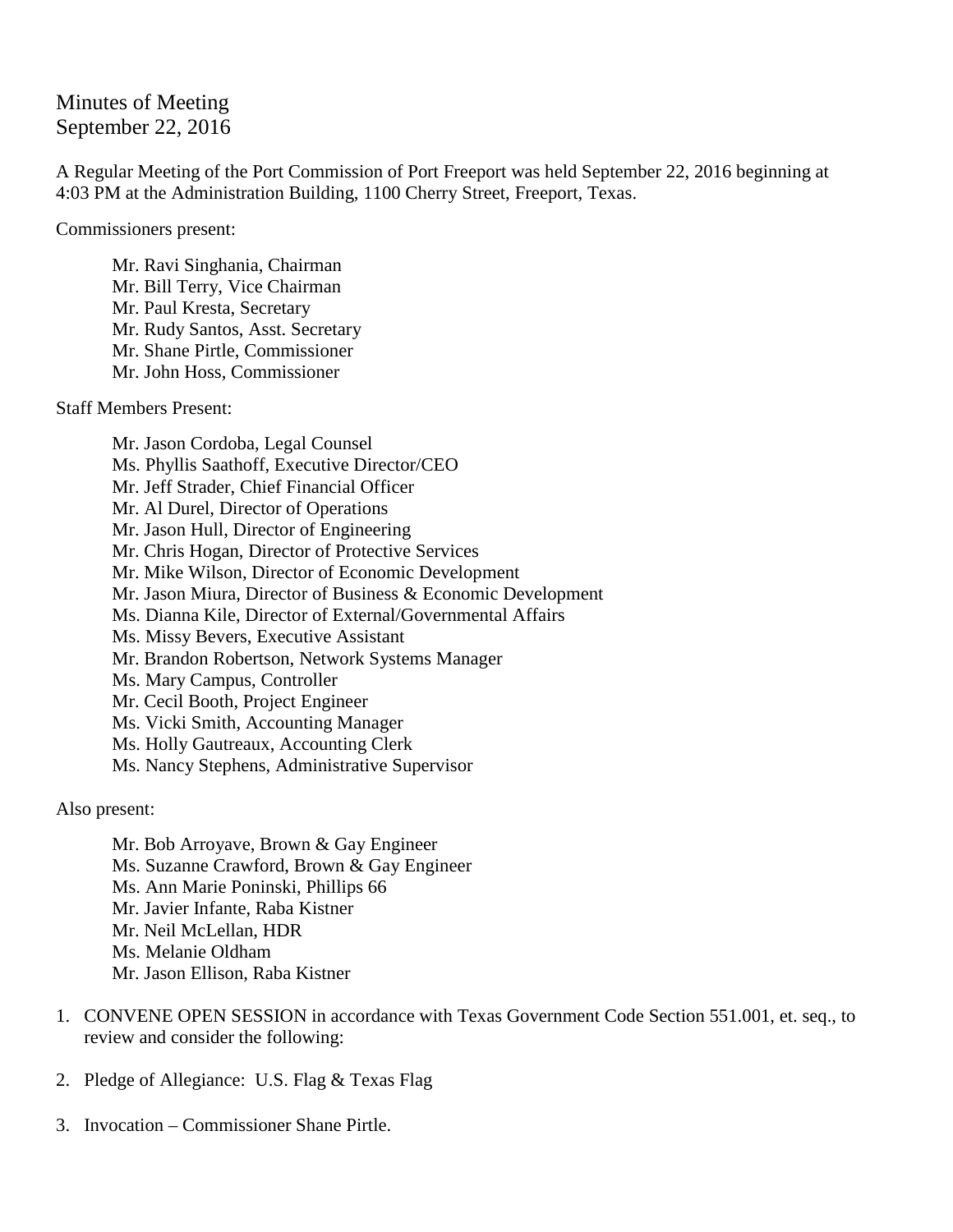- 4. Roll Call. All Commissioners were present.
- 5. Safety Moment Mr. Chris Hogan
- 6. Approval of minutes from the Regular Meeting held August 25, 2016.

A motion was made by Commissioner Kresta to approve the minutes as presented with a correction to the October 14 Board Workshop making it Friday, not Thursday. The motion was seconded by Commissioner Santos with all Commissioners present voting in favor of the motion.

- 7. Reports from Executive Staff:
	- A. Receive report from Executive Director/CEO on activities and matters related to administrative affairs. Port tenant updates, USCOE, rail issues, AAPA Committees, leases, contracts, upcoming Port and civic events and other related administrative affairs.

Ms. Saathoff reported that Colonel Zetterstrom made his first visit to the Port September 1 to receive a briefing and tour of the Port. Ms. Saathoff, did confirm the GRR is on schedule with all the required deliverables to keep schedule with the TSP, which is a Vertical Team Integration meeting that will occur November 28. The Port submitted a request letter to Col. Zetterstrom requesting the Corps to move forward with the validation and pre-construction engineering and design of Reach 1 as well as Reach 3 and Reach 4 on the project. A response has not been received. Ms. Saathoff also reported on the trip to Washington, DC this week to meet with the Chief of Planning & Policy Division USACE , Tab Brown, along with Katie Williams, SW Division Integration Team to discuss the channel project. She also reported on congressional visits held in DC with the offices of Weber, Poe, Babin, Farenthold and Eddie Bernice-Johnson, in addition a meeting was held with staff from Senator Cruz's office. A letter of support was received from the Brazos Pilots confirming the results of the ship simulation study. Ms. Saathoff recognized the Pilots for their successful piloting of the first Neo Panamax Class Vessel into the Port. She noted that Hoegh hosted a reception on board the vessel September 15 with the Port presenting a Maiden Voyage plaque to the Captain of a vessel and recognizing that the vessel was the first Neo Panamax Class Vessel to travel through the expanded Panama Canal and call Port Freeport. The City's contractor began repairs earlier in the week to Second and Sycamore and the Port's contractor started improvements to Fifth and Terminal. Several meetings have been hosted by the Port including a TxDOT meeting regarding the Pine Street Bridge, the Highway 36 Traffic Safety and Control Committee and the Freeport Economic Development Alliance to discuss a joint master plan development. Ms. Saathoff also noted that during a public comment period with regard to the San Bernard River, the Port resubmitted their previously adopted resolution by the Board supporting the dredging of the mouth of the river. Lastly, the Brazoria County Transportation Conference was held earlier in the day with Speaker of the House Joe Strauss speaking to the group.

B. Receive report from Chief Financial Officer on monthly activity and matters related to financial results, investments, insurance, leases, real property matters and other related administrative affairs.

Mr. Strader gave a brief financial presentation and update to the Commission.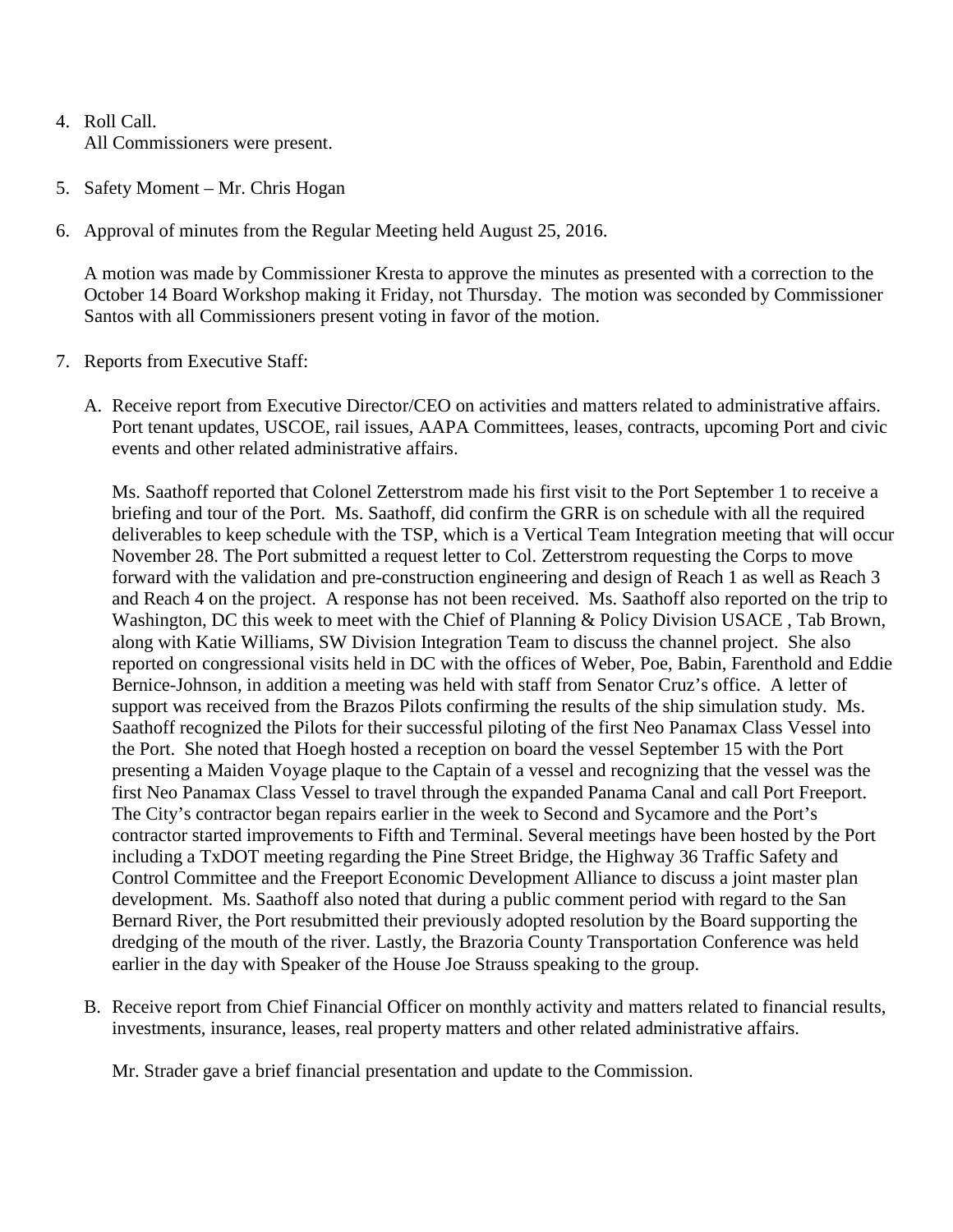C. Receive report Director of External/Governmental Affairs on activities and matters related to federal, state and local governmental affairs, Port tenant updates, USCOE, rail issues, HGAC/TPC, Committees, upcoming Port and civic events and other related governmental affairs

In addition to her report, Ms. Kile stated that the first three houses on Ninth Street have been completed. Walk-throughs were done this week and they are now ready for closing.

D. Receive report from Director of Engineering on activities and matters related to Freeport Harbor Federal Channel, capital projects and other projects, Hydrographic Report and other related facility engineering matters.

Mr. Hull shared a pictures of the completed houses on Ninth Street as well as progress on the improvements to Terminal Street in the East End. Mr. Hull also reported that the Berths 8 and 9 plans were submitted to the Corps about two weeks ago but are on a back log as all the Corp funding had been committed for this fiscal year. Mr. Hull also explained how the GRR looked into the necessity of the wave barrier and that the hydraulic monitoring confirmed that the wave barrier provides no benefit to the levy system. He also noted the sediment sampling came back clean from around the Dow thumb.

E. Receive report from Director of Operations on activities and matters related to operations, vessel activity, tonnage and other related port operation matters.

Mr. Durel reported that project cargo is picking up with four vessels this month and projecting 20-30 vessels next year. He shared pictures of a special steel going to Freeport LNG that will be used for the lining of the tanks. In addition, he had pictures of a vessel with a separator weighing 320 tons also headed to Freeport LNG. Mr. Durel also reported that operations, ABB staff and Brazosport College are working together to create a program/class at the college for future crane technician training. He also noted that an upcoming maintenance project headed to the Operations Advisory Committee will be the for the lighting systems.

F. Receive report from Director of Protective Services on matters related to safety meetings/injury report, security meetings, EMS update and other related safety, security and environmental matters.

In addition to his report, Mr. Hogan shared a safety statistics table requested by the Board. The table shows three elements, accidents, near misses and safety violations. Each category is broken down to see what is type of incidents are trending so staff can mitigate.

G. Receive report from Director of Business & Economic Development on activities and matters related to industry meetings and Port presentations, Port events, and other related trade development or community relation matters.

Mr. Miura reported attending the Senate Select Committee Hearing in Austin September 15. The Breakbulk Conference will be held next week, September 27-29 in Houston. Port Freeport will be in attendance with a new booth and new material to promote the Port and growing marketing campaign. Mr. Miura extended an invitation to the Commissioners to attend the conference next week. Mr. Miura also spoke on recent articles in the Journal of Commerce on the container market experiencing severe depression due to the over capacity of vessels.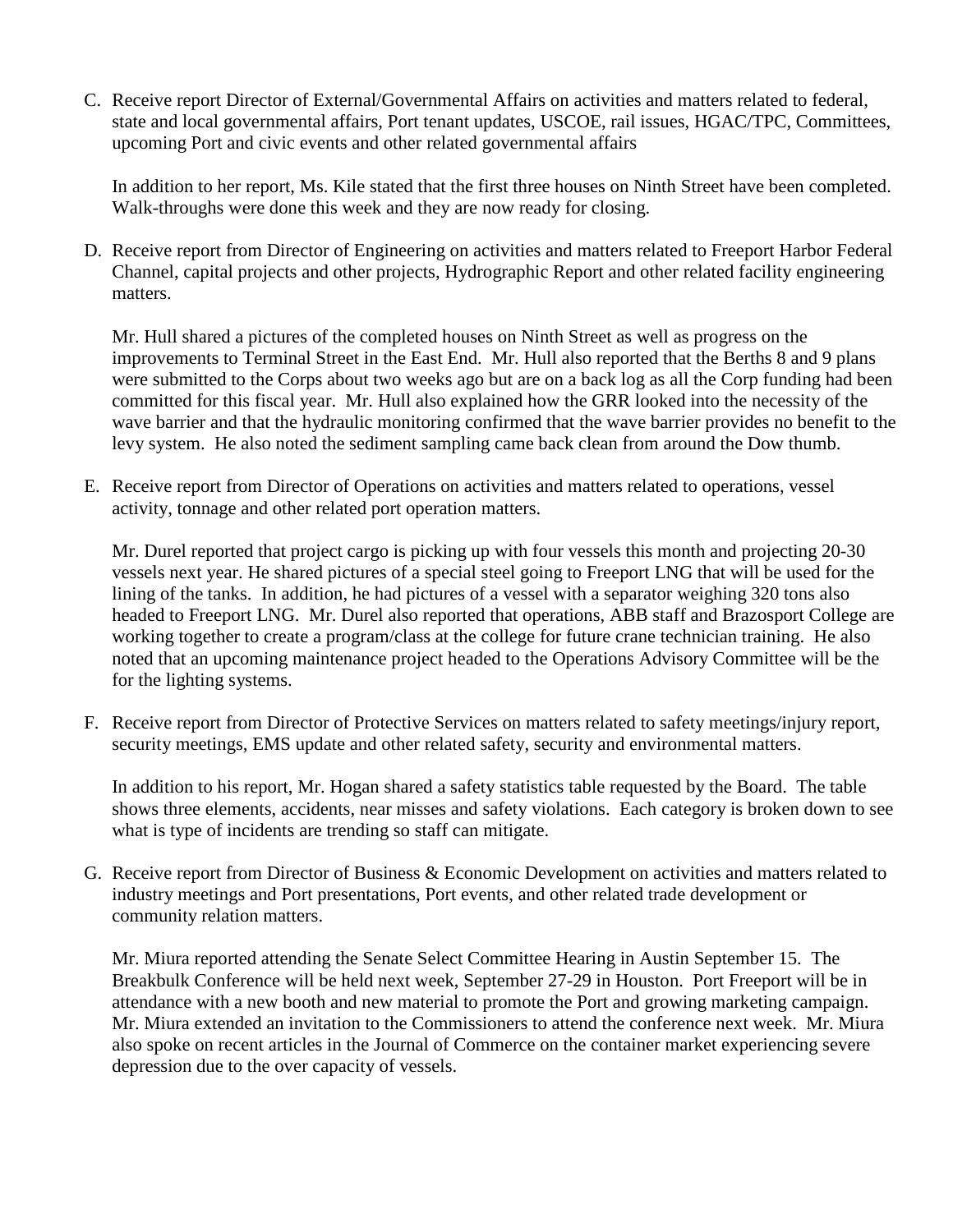8. Receive report from Commissioners on matters related to meetings and conferences attended, Port presentations and other related Port Commission matters.

Commissioner Santos reported attending the Freight Shuttle Ceremony September 9 in Bryan, Texas.

Commissioner Hoss reported attending the Senate Select Committee Hearing in Austin and the meetings in Washington, DC with USCOE and Congressional offices.

Commissioner Kresta reported attending the Rail District meeting September 16.

Commissioners Pirtle and Terry thanked staff for keeping the Board up to date on all the activity through the departmental reports submitted.

Commissioner Singhania also attended the Freight Shuttle Ceremony and shared pictures from the ceremony as well as from the trip to Washington, DC.

9. Public Comment

Melanie Oldham addressed the Board regarding the joint meeting recently held to discuss the City of Freeport Master Plan, Highway 36 widening and Pine Street Bridge replacement as well as Freeport LNG's announcement of a fourth train to their project. She also thanked the Port for recent improvements being made on East End streets.

10. Upcoming Meetings & Events:

October 6 – Port Freeport Open House & Welcoming of New Port CEO October 13 – Board Meeting October 14 – Board Workshop October 23-27 – AAPA Annual Convention

Ms. Saathoff reviewed the upcoming meetings stating that the Board Meeting will begin at 4:00 p.m. October 13 and the Board Workshop will begin at 9:00 a.m. October 14.

11. Update from staff regarding the Brazoria-Fort Bend Rail District and the Brazoria-Fort Bend Nexus Project Group.

Mr. Miura stated that the Rail District is continuing to move forward and has included the minutes from the August meeting with his report. The District currently has \$134,000 in their account with approximately \$11,000 in payables going to the legal firm. A Mission/Vision statement was adopted at the September 16 meeting. He also noted that Fort Bend County Commissioner Andy Meyers has volunteered Fort Bend County's legal team to draft legislation that will modify current legislation of the Rail District so they are allowed to enter into a public/private partnership, incorporate the potential to develop a freight shuttle and allow the Rail District to receive funds through a transportation reinvestment zone. The next steps for the Rail District is to hire a project manager. A scope of work for a project manager is attached to the report.

Ms. Saathoff stated that the Nexus Group consists of herself, Brazoria County Commissioners Payne and Linder, Fort Bend County Commissioners Meyers and Morrison and Port Freeport Commissioners Singhania and Hoss. At the meeting held September 14, Ms. Saathoff reported that Alan Clark, Transportation Director with HGAC, gave an overview of the more northern portion of State Highway 36 Widening Project and other regional mobility projects.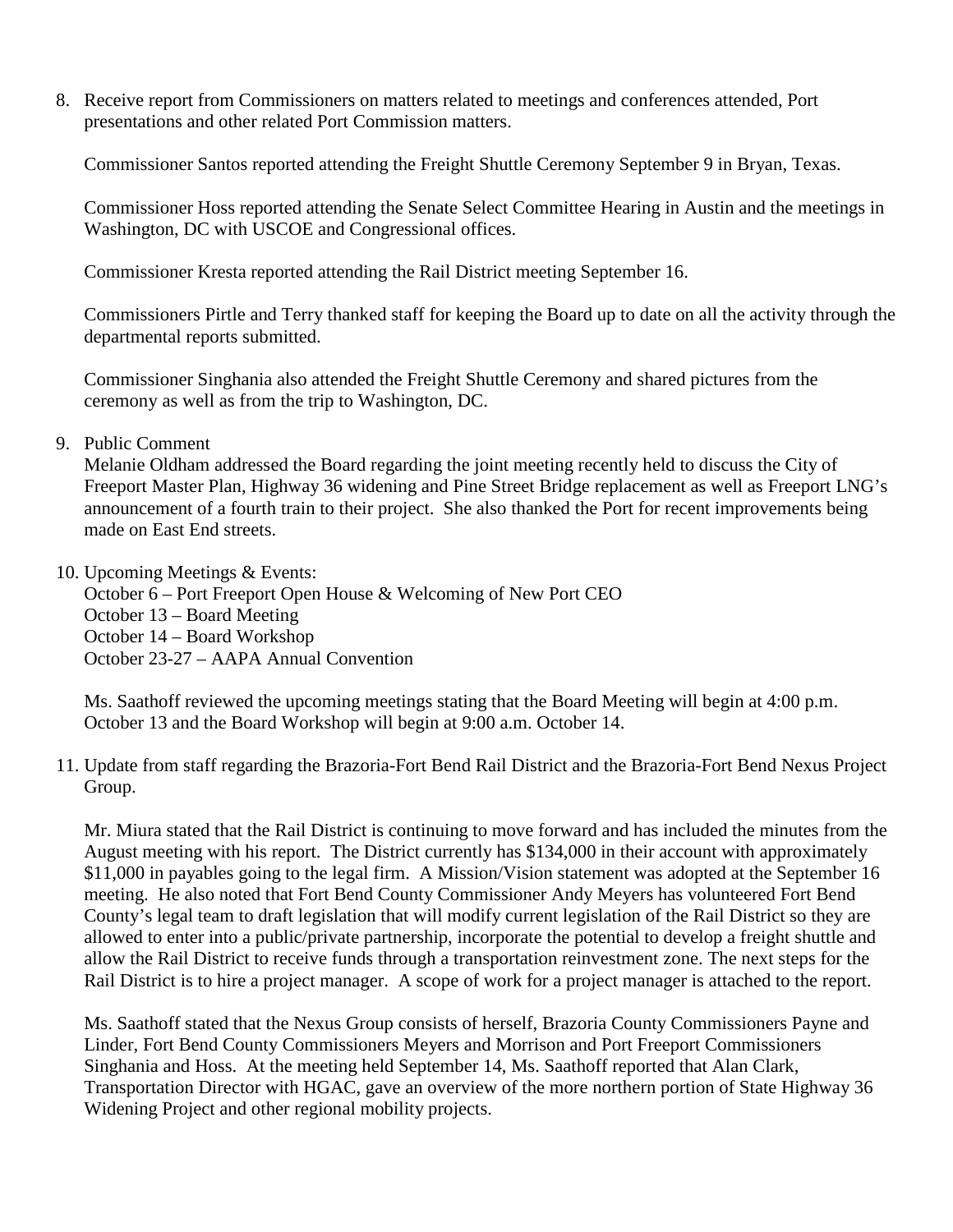12. Approval of financial report presented for period ending August 31, 2016.

A motion was made by Commissioner Terry to approve the financial report as presented. The motion was seconded by Commissioner Hoss with all Commissioners present voting in favor of the motion.

13. Presentation of the Governmental Finance Officers Association Award of Financial Reporting Achievement for the FY 2015 Comprehensive Annual Financial Report.

Mr. Strader stated the award makes 25 years the Port has secured this designation. He introduced his staff of Mary Campus-Controller, Vicki Smith-Accounting Manager and Nancy Stephens-Administrative Supervisor, whose due diligence and dedication to ensure the financial statements are accurate and complete has made this award possible.

14. Adoption of a resolution approving the acceptance of the Port's portion of proceeds received from high bidders on delinquent tax property held in trust by Brazoria County, Texas and authorizing the Chairman to join in conveyance to high bidders.

A motion was made by Commissioner Hoss to approve the resolution. The motion was seconded by Commissioner Santos with all Commissioners present voting in favor of the motion.

15. Approval to sign a U.S. Department of Energy Consent to Cross for the Parcel 14 Rail Development project.

Mr. Hull stated this consent (permit) is to cross a 40-inch crude pipeline in two locations for the rail development project. Mr. Hull recommends approval to execute the document.

A motion was made by Commissioner Terry to approve the consent. The motion was seconded by Commissioner Hoss with all Commissioners present voting in favor of the motion.

16. Approval of a Form of Credentials appointing Phyllis Saathoff as delegate to the Annual Convention and Annual Meeting of the American Association of Port Authorities.

A motion was made by Commissioner Terry to approve the form. The motion was seconded by Commissioner Santos with all Commissioners present voting in favor of the motion.

17. Approval of an update to Policy 2.8 – Legal Defense.

Mr. Strader stated the Finance Committee requested additional language be added to this policy to include an annual review of policy coverages and limits as well as a comparison to peer ports.

A motion was made by Commissioner Hoss to approve the policy update. The motion was seconded by Commissioner Terry with all Commissioners present voting in favor of the motion.

At this time, staff requested the Board to consider Item No. 22 prior to going into Executive Session to allow Mr. Strader to give his overview of the budget changes while the public was still in attendance.

Mr. Strader then gave a general overview of the changes made to the budget since the August meeting. These included an increase to commercial and community events to incorporate the upcoming Open House as an additional CAP meeting. A decrease in lease expense, tax levy and grant income reflects a reduction in offsite